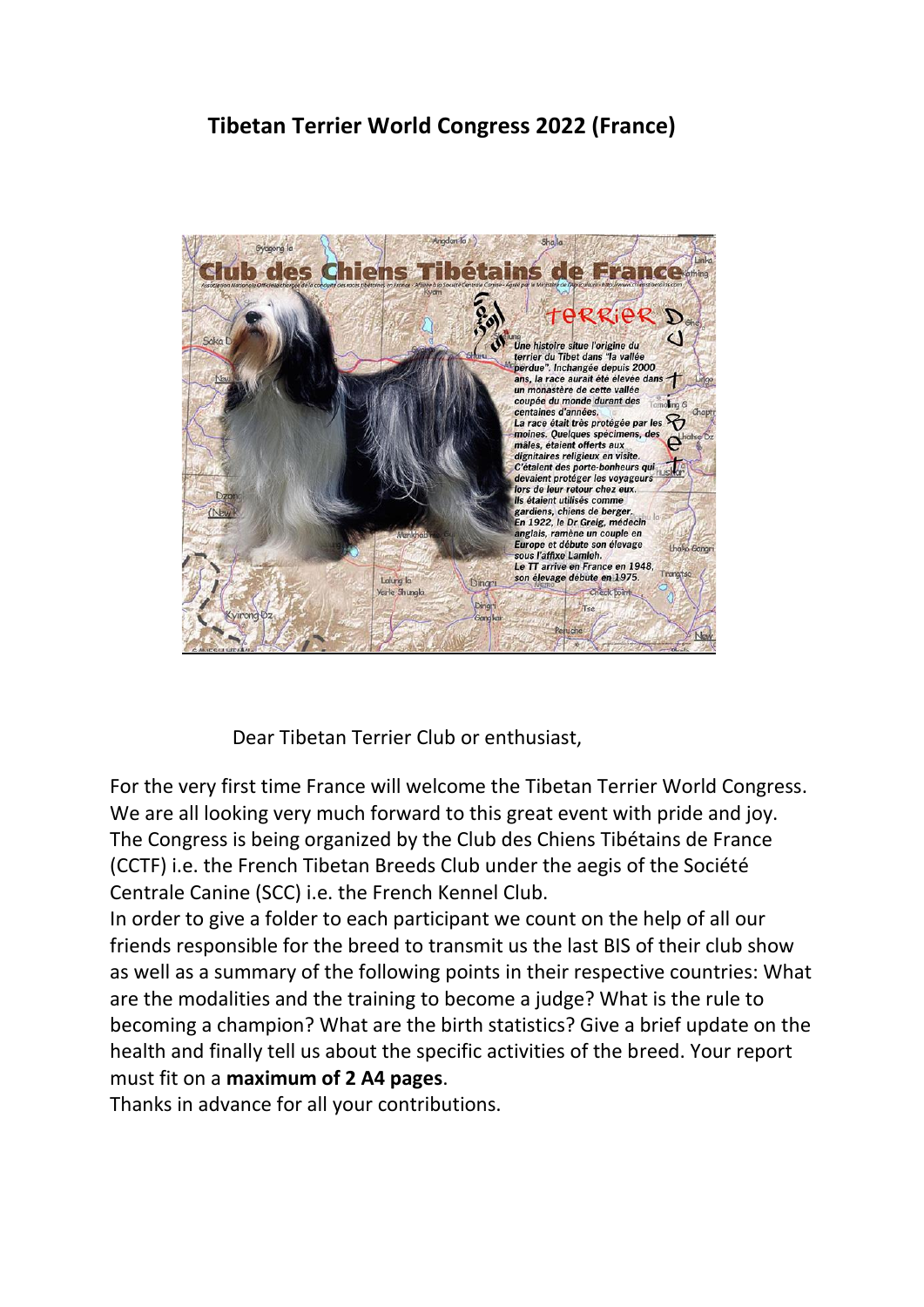Please send your report to the following address: [tt.worldcongress2020@gmail.com](mailto:tt.worldcongress2020@gmail.com) before June 2022..

# **TIBETAN TERRIER WORLD CONGRESS 2022 PROGRAM**

## **Friday 23 september 2022**

-18.30h - 20.00h: Welcome drink and canapés reception offered by the CCTF (Club des Chiens Tibétains de France) to all participants registered for the World Congress on Sunday, September 25 at the hotel-restaurant CLERMOTEL

See rates and details on the registration form attached.

Free dinner. Possibility of catering on site at the Clermotel.

## **Saturday 24 september 2022**

-8.30h - 17.00h: CCTF special breed show with attribution of the CACS in the park of the Clermotel hotel. That day only dogs registered at the show (any classes or visitor dog) will be accepted. Barbecue lunch and drinks to be paid in person (cash only)

-19.00h – 21.30h: Gala dinner at the Clermotel restaurant. Reservation on the Congress registration form attached.

### **Sunday 25 september 2022**

-10.00h – 16.30h : Tibetan Terrier World Congress. Registration on the booking form attached.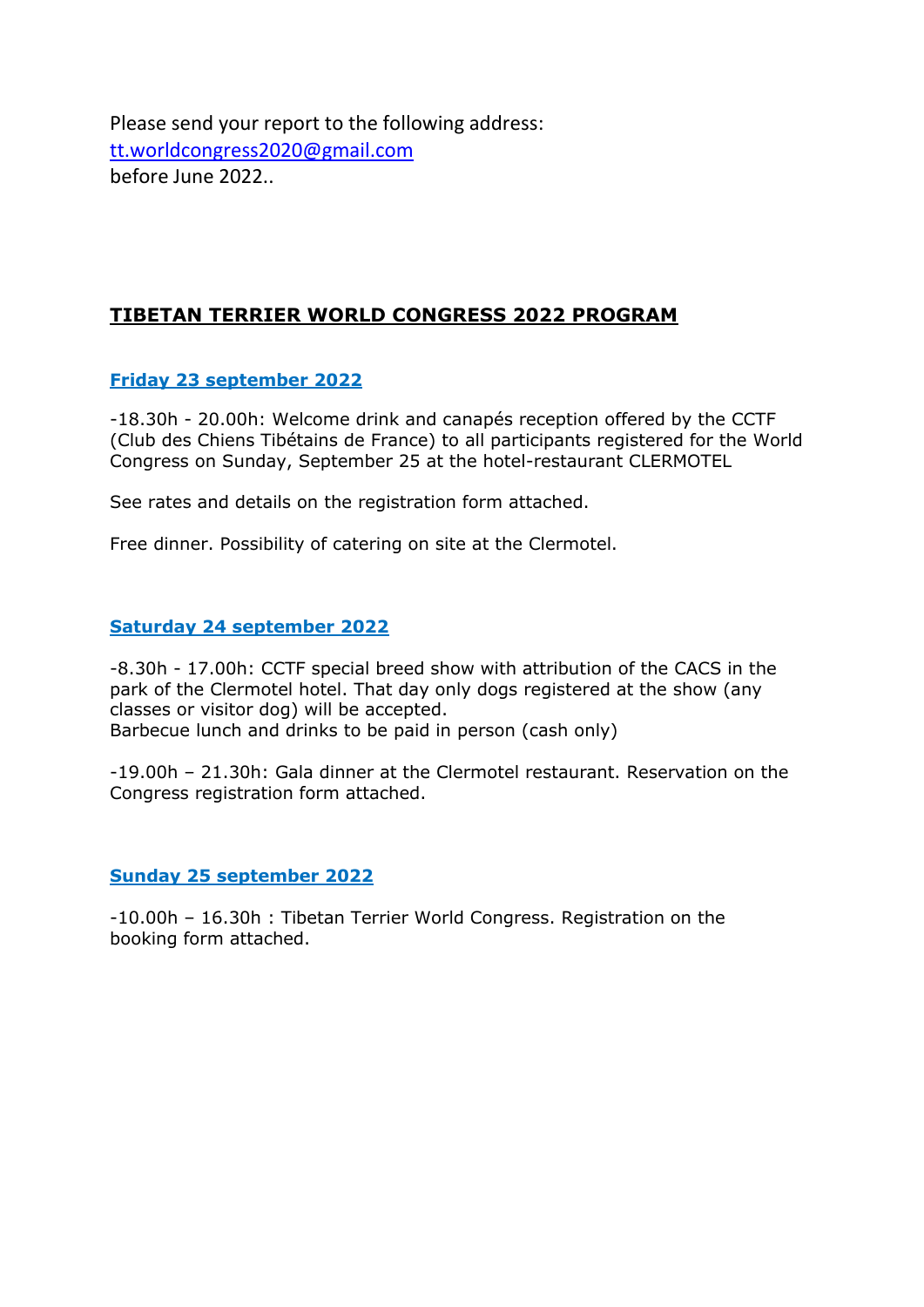# **HOW TO GET TO THE CLERMOTEL**

Both the TT show and the congress will be held at the Clermotel 60 rue des buttes 60600 Agnetz



Coming to Clermotel:

- •From Paris: A1, exit Senlis
- •From Lille: A1, exit Arsy
- •By A16: exit Beauvais
- •By N31: exit Agnetz-Gicourt
- 26 kms from Paris-Beauvais airport
- 58 kms from Roissy-Charles de Gaulle airport
- 96 kms from Orly airport

The hotel is located in Agnetz, between Beauvais and Compiegne, near the A1 and the A16 in the heart of the Oise department, land of cathedrals and castles, and on the edge of the beautiful forest of Hez-Froidmont.

Located on a beautiful park of 2 hectares all rooms have direct access to the outside and it is possible to park cars right in front of the room.

Room reservations will be made directly on the **Logis de France** Clermotel website. Rooms all on one level with access to the garden are non-smoking (smokers allowed outside), breakfast not included are payable upon reservation.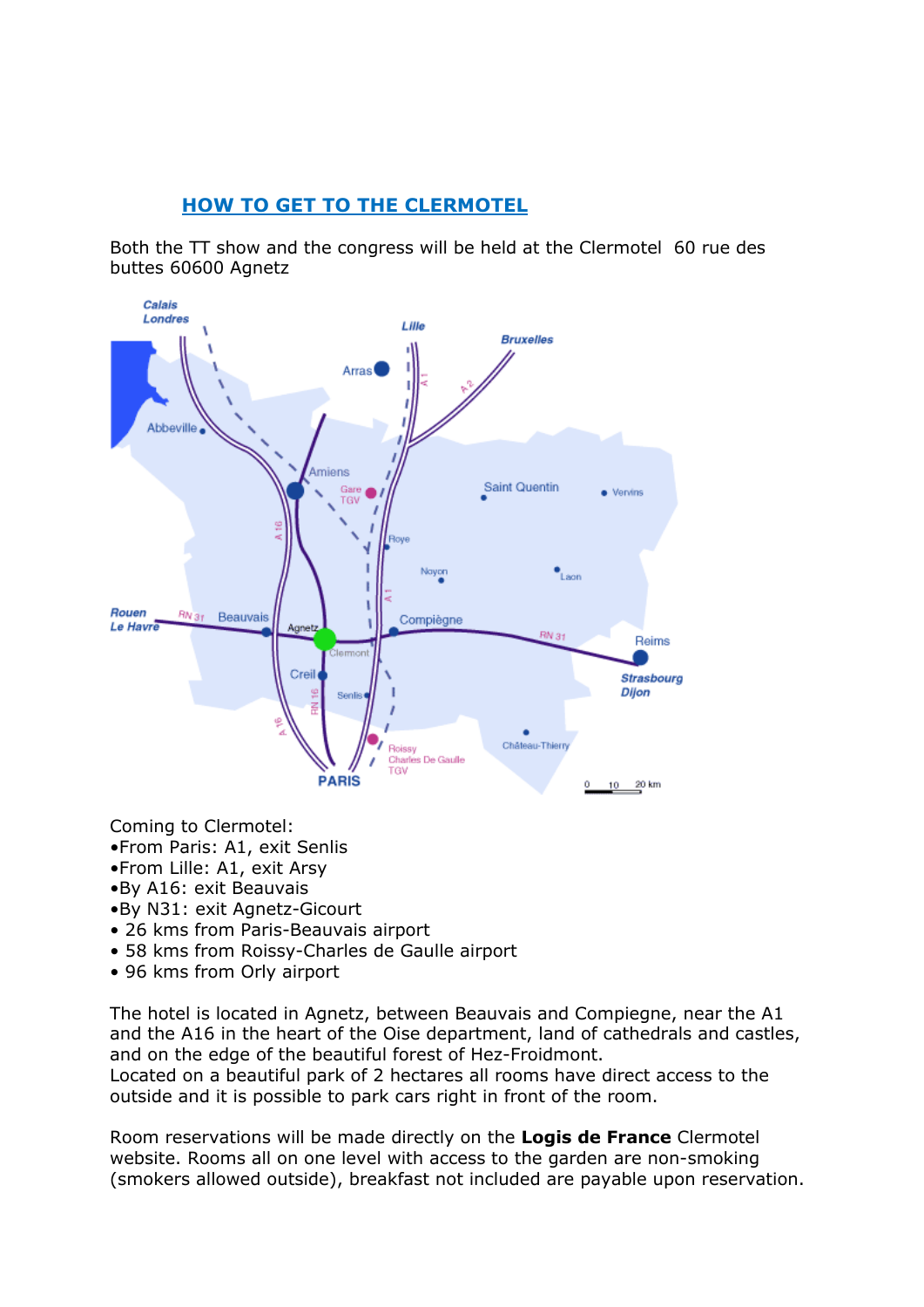A list of camping / motorhome addresses is attached; as well as a list of guest rooms. To avoid unpleasant surprise it's up to you to check with these accommodations to find out if they still accept dogs and/or if any supplements.

### **Housing**

### **\* Hotels**

- **Clermotel** 60 Rue des Buttes, 60600 Agnetz •03 44 50 09 90 (Congress venue)
- Akena hotel 156 Rue des Buttes, 60600 Agnetz •03 44 50 69 59 (Very close)

#### **\* Bed and Breakfast**

\* CHEZ LILAS DES BOIS 3 rooms 5 Rue du Saulon 60840 Nointel - Tel 06 33 08 72 55

\* CHAMBRE D'HOTE CLAIREFONTAINE 213 Rue de l'Église, 60250 Angy Tél 06 86 16 40 78 One suit room for 4 people and 1 room for 2 people

\* LES HORTENSIAS 11 Rue du Général Pershing 60600 Clermont Tél 03 44 19 00 29

\* VILLA LES IRIS 100 Rue de Heilles 60370 Saint-Félix Tél 03 44 07 00 24

\* LE TEMPS D'UN REVE 37, rue du Château 60130 RAVENEL

Otherwise you can rent this castle \* CHATEAU DE BURY 84 Rue Albert Martin 60250 Bury 10 rooms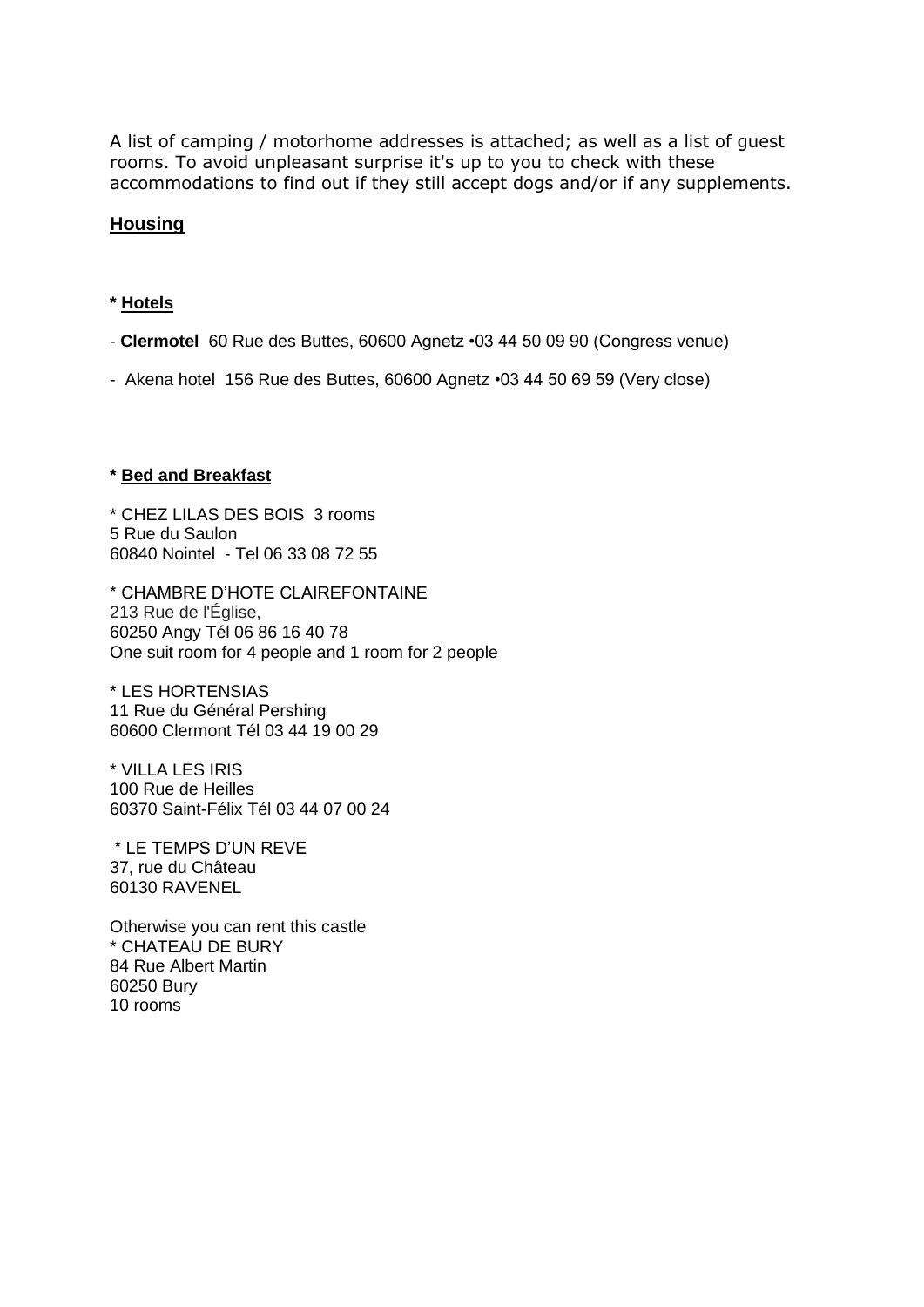#### **\* Motor Home Park List**

•12 kms : \* LA TRYE <https://www.camping-car.com/aires/5812-la-trye> 32, rue de Trye 60510 Bresles 03 44 07 80 95 [camping.bresles@gmail.com](mailto:camping.bresles@gmail.com)

•De 25 à 30 kms : \* AIRE INTERCOMMUNALE <https://www.camping-car.com/aires/33703-aire-intercommunale> Rue Aldebert Bellier 60000 Beauvais Tel : 03 44 15 30 30 [ot.beauvaisis@beauvaistourisme.fr](mailto:ot.beauvaisis@beauvaistourisme.fr)

\* L'ABBATIALE <https://www.camping-car.com/aires/4132-labbatiale> 39 rue Salavador Allendé 60340 Saint-Leu-d'Esserent 09 81 30 38 76 [contact@camping-abbatiale.fr](mailto:contact@camping-abbatiale.fr)

\* CAMPIX <https://www.camping-car.com/aires/257-campix> 60340 Saint-Leu-d'Esserent 03 44 56 08 48 [campix@orange.fr](mailto:campix@orange.fr)

\* AIRE INTERCOMMUNALE <https://www.camping-car.com/aires/45533-aire-intercommunale> Rue du Tour de l'Eglise 60420 Courcelles-Epayelles 03 44 51 01 16 [courcellesepayelles@wanadoo.fr](mailto:courcellesepayelles@wanadoo.fr)

•De 50 à 65 kms \* Mr SABATIER Nicolas <https://www.camping-car.com/aires/44202-sabatier-nicolas> 4, rue de la Groseillère 60350 Berneuil-sur-Aisne 06 07 75 74 75 [sabatier.nicolas60@orange.fr](mailto:sabatier.nicolas60@orange.fr)

\* AIRE COMMUNALE <https://www.camping-car.com/aires/45572-aire-communale> Place de la Cense 60210 Grandvilliers 03 44 46 76 48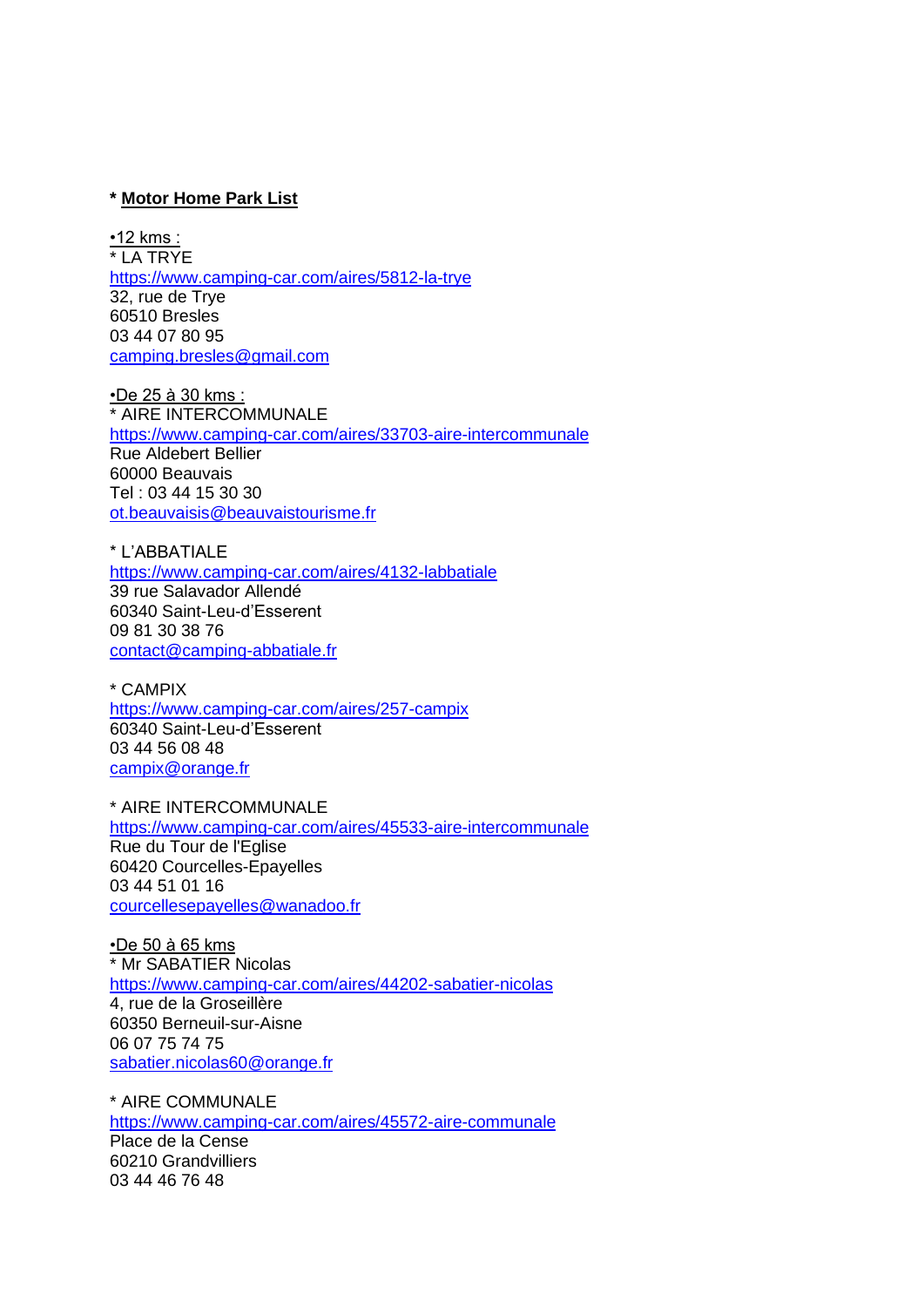[mairie.grandvilliers@wanadoo.fr](mailto:mairie.grandvilliers@wanadoo.fr)

\* Mr. WARIN Michel <https://www.camping-car.com/aires/9433-m-michel-warin> 11, hameau de Séronville 60380 Songeons 03 44 82 31 32 [micheletmaryvonne.warin@sfr.fr](mailto:micheletmaryvonne.warin@sfr.fr)

\* Mr. BRIATTE HUBERT <https://www.camping-car.com/aires/29168-m-briatte-hubert> 32, rue de Pierrefonds 60127 Morienval 06 12 57 31 94 [hubert.briatte@wanadoo.fr](mailto:hubert.briatte@wanadoo.fr)

\* LES ARAUCARIAS <https://www.camping-car.com/aires/7479-les-araucarias> 870, rue du Général Leclerc 60170 Carlepont 03 44 75 27 39 [camping-les-araucarias@wanadoo.fr](mailto:camping-les-araucarias@wanadoo.fr)

\* L'AIGRETTE <https://www.camping-car.com/aires/5287-laigrette> 22, rue de la Fontaine Aubier 60350 Attichy (France) 03 44 42 15 97 [contact@campingdelaigrette.com](mailto:contact@campingdelaigrette.com)

\* AIRE CAMPING-CAR DU BOIS MARIE <https://www.camping-car.com/aires/21240-aire-camping-car-du-bois-marie> Rue de Cocagne 60590 Sérifontaine 06 79 40 92 85 [lalande.laurent@yahoo.fr](mailto:lalande.laurent@yahoo.fr)

\* L'ETANG DU MOULIN <https://www.camping-car.com/aires/6534-letang-du-moulin> 135, rue du Moulin 60400 Salency 03 44 09 99 81

\* AIRE COMMUNALE <https://www.camping-car.com/aires/45054-aire-communale> Avenue Jean Bouin 60400 Noyon 03 44 44 21 88 [accueil@noyon.fr](mailto:accueil@noyon.fr)

\* LE BOIS DE ROSOY <https://www.camping-car.com/aires/7167-le-bois-de-rosoy> 4, chemin des Gendarmes